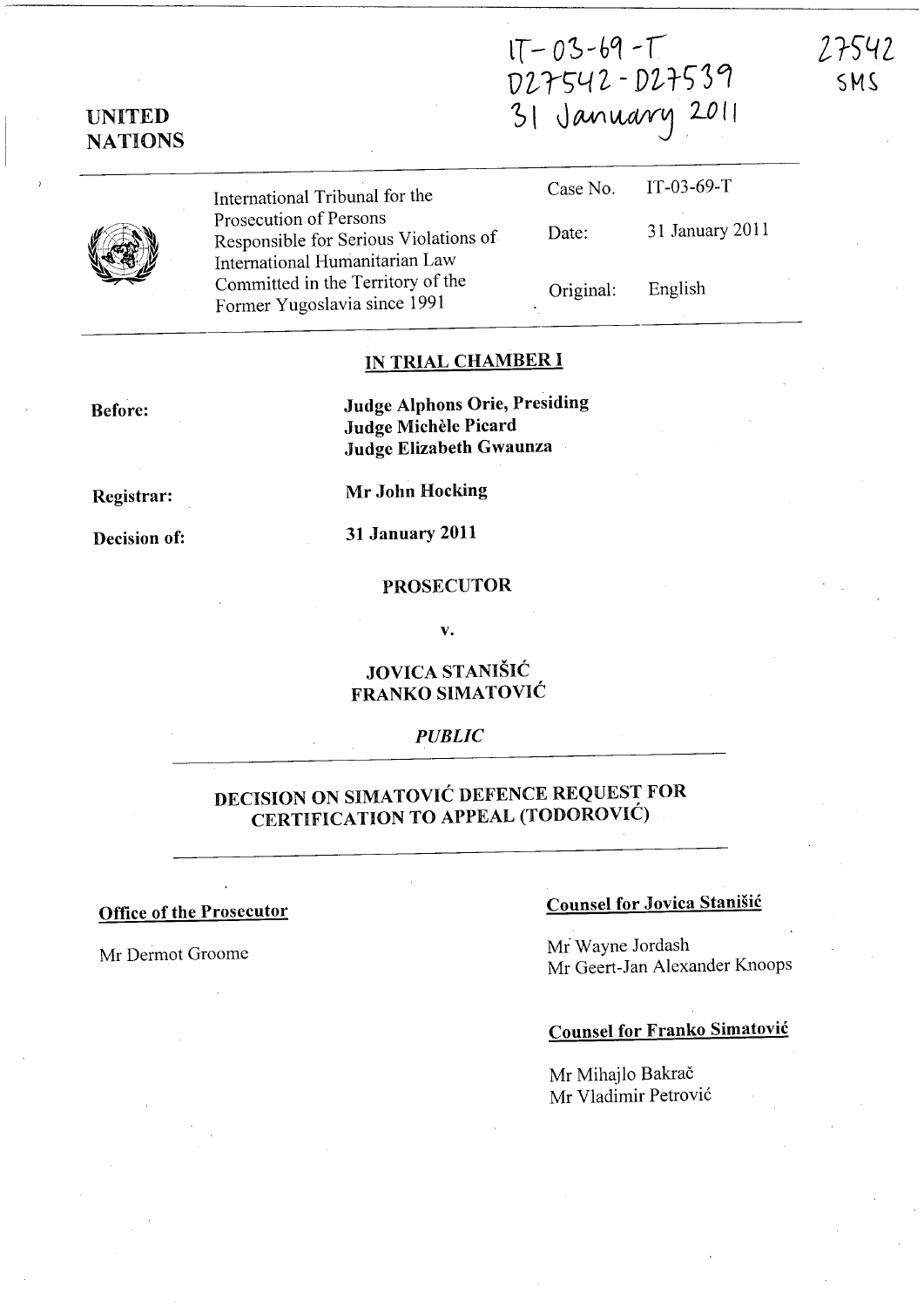## I. PROCEDURAL HISTORY

1. On 5 November 2010, the Simatovi6 Defence filed its "Request for Certification to Appeal Under Rule 73(B) Against the Decision on Prosecution Motion for Admission of Evidence of Stevan Todorović Pursuant to Rule 92quater" ("Motion"), in which it requests certification to appeal the Chamber's "Decision on Prosecution Motion for Admission of Evidence of Stevan Todorović pursuant to Rule 92 *quater*", filed on 29 October 2010 ("Impugned Decision"). In its Impugned Decision, the Trial Chamber decided to admit Todorović's testimony in the *Milošević* case as well as a number of associated exhibits.<sup>1</sup>

2. On 12 November 2010, the Prosecution filed its "Prosecution Response to the Simatovi6 Request for Certification to Appeal the Decision on the Prosecution Motion for Admission of Evidence of Stevan Todorovi6 Pursuant to Rule *92quater"* ("Response"), requesting the Chamber to deny the Motion.

# **II.** APPLICABLE LAW

3. Pursuant to Rule 73(B) of the Rules of Procedure and Evidence ("Rules"), a Trial Chamber may grant certification of an interlocutory appeal if the impugned decision involves an issue that would significantly affect the fair and expeditious conduct of the proceedings or the outcome of the trial and for which, in the opinion of a Trial Chamber, an immediate resolution by the Appeals Chamber may materially advance the proceedings.

# **Ill.** SUBMISSIONS OF THE PARTIES

4. In relation to the first prong of Rule 73(B) of the Rules, the Simatovi6 Defence submits that the Impugned Decision affects Simatović's right to a fair trial, as it "prevents the Accused from examining the witness whose evidence goes to proof of the acts and conduct of the Accused Simatović".<sup>2</sup> In arguing that the Impugned Decision affects his right to a fair trial, Simatović further asserts, *inter alia*, that: (a) the extent to which Todorović's evidence goes to the acts and conduct of the Accused militates against its admission into evidence;<sup>3</sup> (b) Todorović was not properly crossexamined by Slobodan Milosevic, and was insufficiently cross-examined on topics relevant to the Accused Simatović;<sup>4</sup> and (c) Todorović's evidence is not corroborated by other evidence.<sup>5</sup>

*lt5L(1* 

Impugned Decision, pp. 16-17.

 $\overline{2}$ Motion, para. 5.

Motion, paras 11-IS.

Motion, para. 16.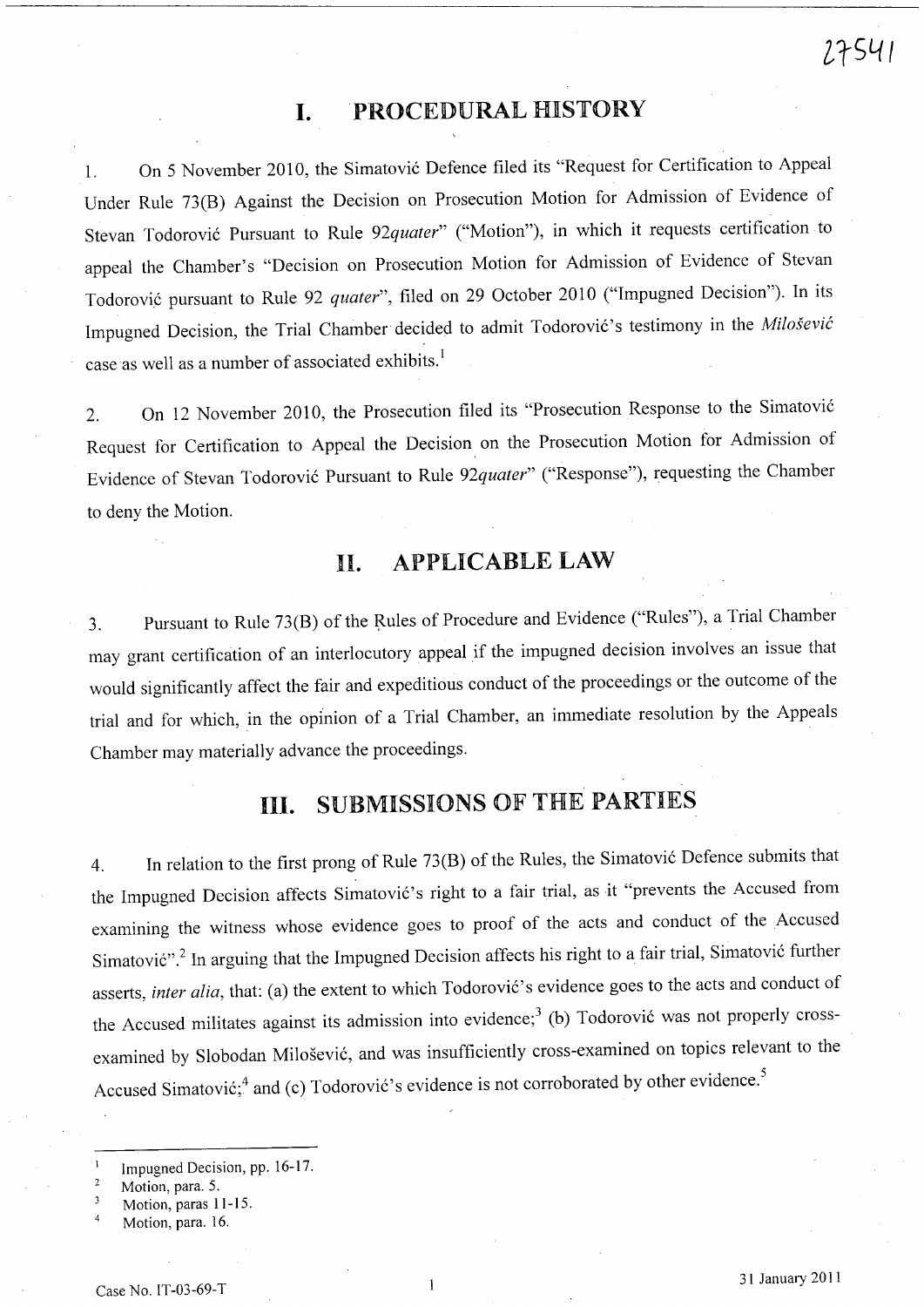5. The Simatovi6 Defence also submits that "the [Impugned] Decision directly affects the length and scope of the trial, given that Simatović will be compelled to challenge the contents of Todorović's evidence by numerous other means of proof".<sup>6</sup>

6. In relation to the second prong, the Simatovi6 Defence argues that an "immediate resolution of the issue would prevent a situation in which the Appeals Chamber may order that the Accused be "retried according to law" pursuant to Rule 117(C) of the Rules, if the Appeal Chamber were to find on appeal that the admission of this evidence at this stage was erroneous". 7

7. In its Response, the Prosecution submits that the Simatović Defence arguments "are unpersuasive because of the extent of corroboration of the Proffered Evidence and because the fundamental question with respect to [...][Todorović's evidence] is not admissibility, but the weight ultimately to be given to the evidence".<sup>8</sup> According to the Prosecution, "[t]he extent of this corroborating evidence makes it highly unlikely that a review of the [ ... ] Impugned Decision at this stage would materially advance the proceedings".<sup>9</sup> It submits that "an immediate resolution of the issues raised by the [...] Impugned Decision will not materially advance the proceedings, because the key issue - the weight ultimately to be accorded to the evidence - by its very nature cannot be resolved at this stage".<sup>10</sup>

## **IV.** DISCUSSION

8. The Chamber recalls that the right to cross-examination is not absolute, and may be limited in accordance with the Rules - including Rule 92 *quater*, which specifically envisages the admission of evidence without the possibility of cross-examination - and associated  $i$  urisprudence.<sup>11</sup>

9. With respect to the first prong of Rule 73 (B), the Chamber considers that the issue at hand, i.e. whether the admission of Todorović's testimony would affect the fairness of the proceedings, cannot reasonably be expected to be determined in isolation, that is, other than in the context of an assessment by the Trial Chamber of all the evidence in the case.<sup>12</sup> For this very reason, an

- 6 Motion, para. 7.
- $\overline{7}$ Motion, para. 9.
- $\mathbf{S}$ Response, para. 4.
- Ibid.
- <sup>10</sup> Response, para. 6.
- <sup>11</sup> Impugned Decision, para. 34.

<sup>5</sup> Motion, para. 17.

<sup>12</sup> See also *Prosecutor v. Radovan Karadžić*, Case No. IT-95-5/18-PT, Decision on Accused's Application for Certification to Appeal Decision on Rule 92 *quater,* (Witness KDZI98), 31 August 2009, para. 12.